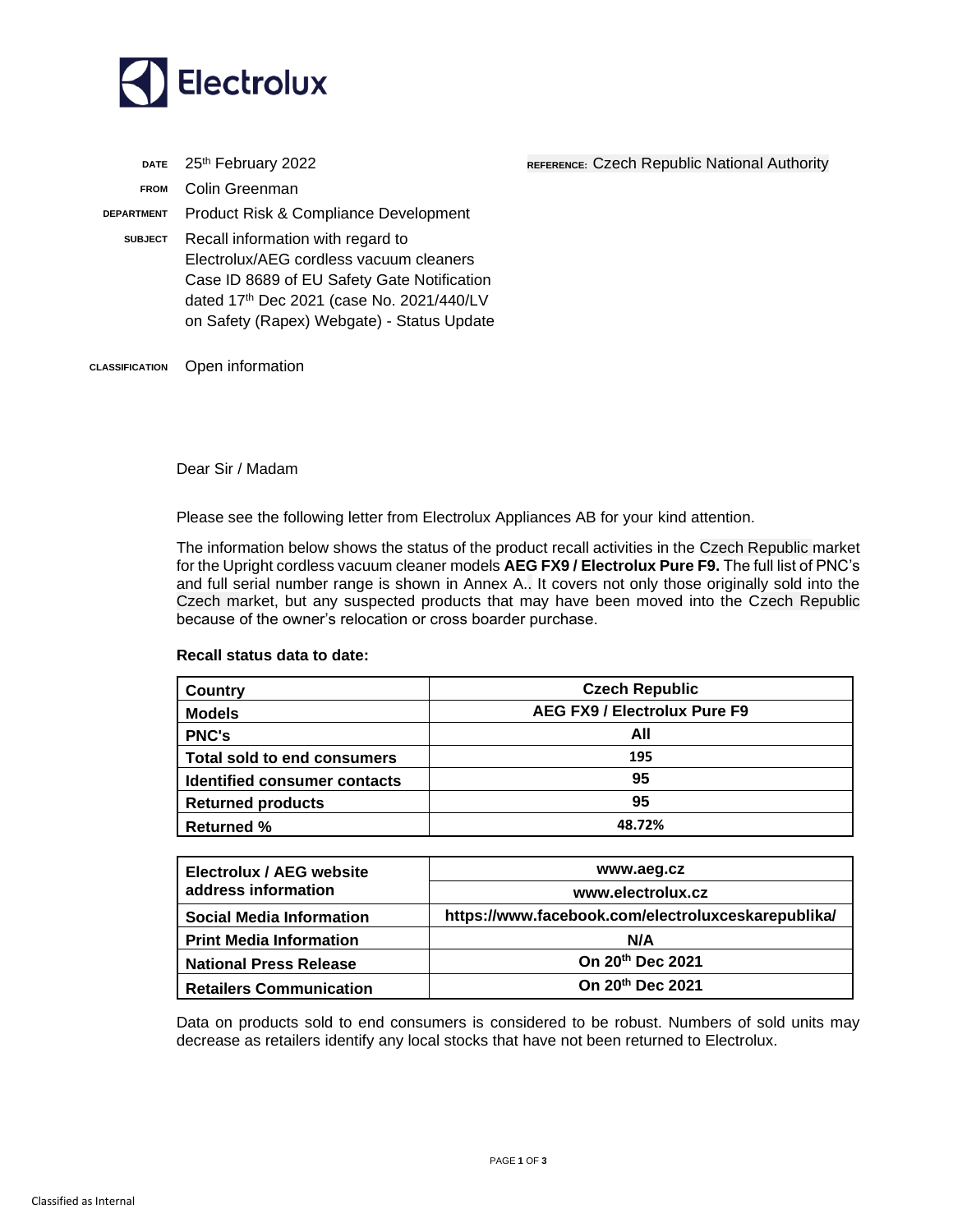

## **Next steps:**

Retailers are being contacted again to further improve communications channels to purchasers via store displays, etc. Retailers previously in communication with end consumers, we will be requested to ask consumers to re-check their products for any manufactured during the period weeks 03-2020 to week 45-2021. Considering the revised list of serial numbers and as consumers may not have performed this task or, misunderstood the complex specific serial number sub-ranges previously communicated. To make this easier for the end user a simple start and end possible serial number range has been provided covering all previously identified and communicated PNC's.

This information is being updated onto the Electrolux and AEG websites as shown above. Electrolux asks the national authority to update any national websites with this information and ensure that the link to the Electrolux and AEG websites are shown, as this will show the contact details / links for end consumers to contact the national Electrolux customer care teams. They be able to talk directly with the end consumer to identify if their product is within the scope of the recall and what further actions need to be taken and what and compensation options are available.

Retailers are requested to review point of sales information to identify end user transaction details and / or delivery details, etc. Contact details should be sent to Electrolux. However, retailers may choose to contact end consumers directly to arrange for product retrieval.

Transactions details are to be forwarded to credit card agencies and banks to request purchaser contact details in line with the General Data Protection Regulation (EU GDPR) relating to product safety issues. This information will then be used to identify and contact end consumers directly by Electrolux.

Documentation supporting the identification of the numbers of products sold to end users is being collated and will be available for the next status update. This will include:

- Sales invoices for Electrolux distribution customers and retailers.
- Returns information from retailers covering unsold stocks.

Information on the appropriate scrapping and materials recycling as require under local WEEE legislation will be generated including the identification of the Electrolux WEEE organization and the organization's local WEEE registration / accreditation. This is expected to be included in next status update scheduled for the end of April 2022.

Electrolux is regularly reviewing the local recall process operation and communications effectiveness to facilitate further communication with as yet unidentified end consumers and will undertake additional measures as required to obtain as many of the identified products from the market as practicable.

If you require any additional information or to discuss the status of the recall operation within your country, please contact me via email at [colin.greeneman@electrolux.](mailto:colin.greeneman@electrolux)com

Kind Regards

Colin Greenman

European Head of Product Risk & Compliance Development